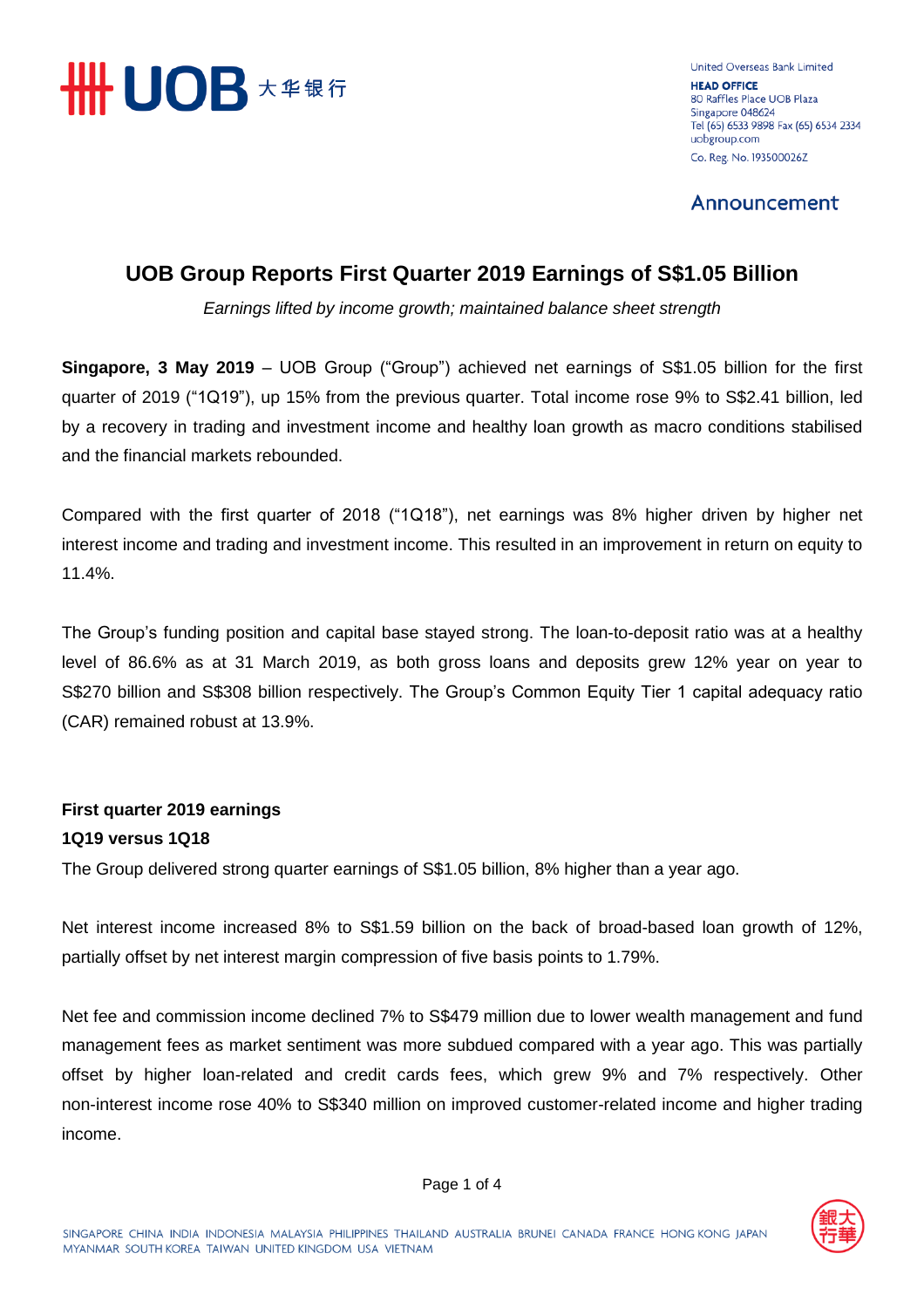

Client franchise across business segments delivered healthy growth. Group Retail income grew 4% to S\$1 billion, led by volume growth and higher deposit margin. Total income for Group Wholesale Banking rose 14% to S\$1.02 billion, driven by double-digit volume growth and margin improvement, coupled with stronger treasury and fee-based income. Global Markets income was 1% higher at S\$144 million from higher trading and investment income.

Total expenses increased 9% to S\$1.07 billion due to higher performance-related staff costs and IT-related expenses, as the Group remained committed to investing in talent and technology to strengthen product capabilities, to enhance customer experience and to improve productivity. The cost-to-income ratio increased slightly to 44.6%.

Total allowances increased 17% to S\$93 million as expected credit losses for non-impaired assets rose with loan growth this quarter. Total credit costs on impaired loans was stable at 13 basis points.

## **1Q19 versus 4Q18**

Net earnings of S\$1.05 billion in 1Q19 was 15% higher than the previous quarter, led by higher trading and investment income and lower allowances.

Net interest income declined 1% to S\$1.59 billion, as interest income from loan growth of 3% was moderated by a shorter day count this quarter and a slight dip in net interest margin to 1.79%.

Net fee and commission income increased 2% to S\$479 million, largely driven by higher loan-related and wealth management fees with improved customer confidence as the macro outlook stabilised, but partially offset by seasonally lower credit card fees. Other non-interest income rose to S\$340 million from S\$140 million last quarter as financial markets rebounded.

Total expenses increased 9% to S\$1.07 billion in line with income growth.

Total allowances decreased 27% to S\$93 million, largely due to lower allowances for impaired loans in Singapore and Indonesia.

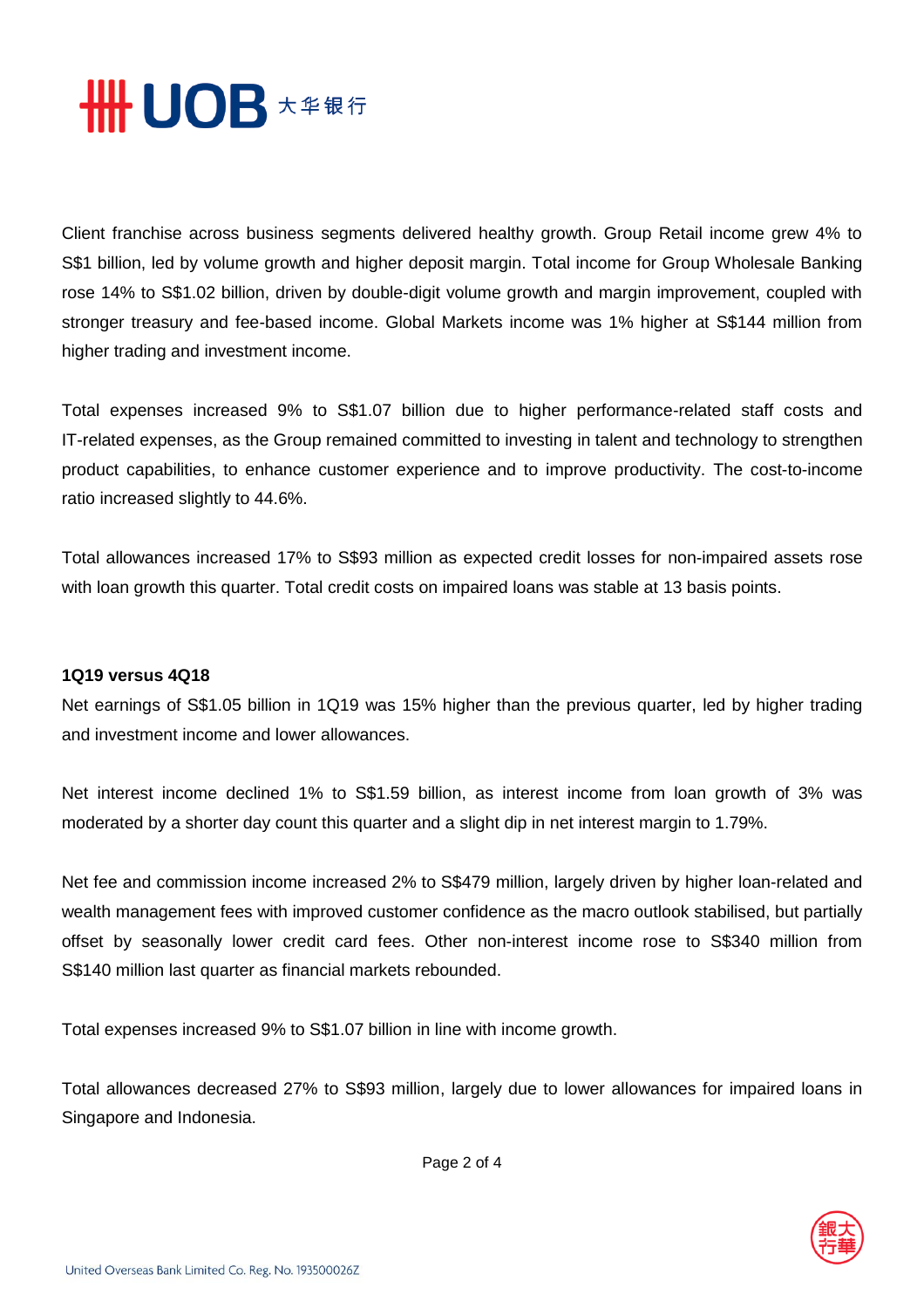

## **Strong balance sheet and capital position**

The Group's funding position remained strong with a healthy loan-to-deposit ratio at 86.6%. Against the last quarter, gross loans and deposits grew 3% and 5% respectively to S\$270 billion and S\$308 billion.

The quarter's average Singapore dollar and all-currency liquidity coverage ratios were 251% and 146% respectively, well above the regulatory requirements of 100%. The net stable funding ratio was 109% as at 31 March 2019.

The non-performing loan ratio stayed at 1.5% with coverage for non-performing assets stable at 89%, or 203% after taking collateral into account. Total allowances for non-impaired assets remained adequate at S\$2 billion as at 31 March 2019.

Compared with the last quarter, shareholders' equity increased 4% to S\$39.0 billion, mainly driven by higher retained earnings.

As at 31 March 2019, the Group's Common Equity Tier 1 CAR remained strong at 13.9%. The Group's leverage ratio of 7.6% was more than double the regulatory minimum requirement of 3%. The Group remains well capitalised to navigate the macro uncertainties ahead.

## **CEO's statement**

Mr Wee Ee Cheong, UOB's Deputy Chairman and Chief Executive Officer, said, "We started 2019 with strong quarter earnings, underpinned by our continued focus on our fundamentals and prudence in managing our business. This discipline is key especially when the macro environment remains uncertain due to the slowing global economy and ongoing trade tensions. Our steadfast approach to ensuring continued sustainable growth has seen strong investor support, which was also recently reflected in their response to our debut Panda Bond and US dollar-denominated subordinated notes issuances.